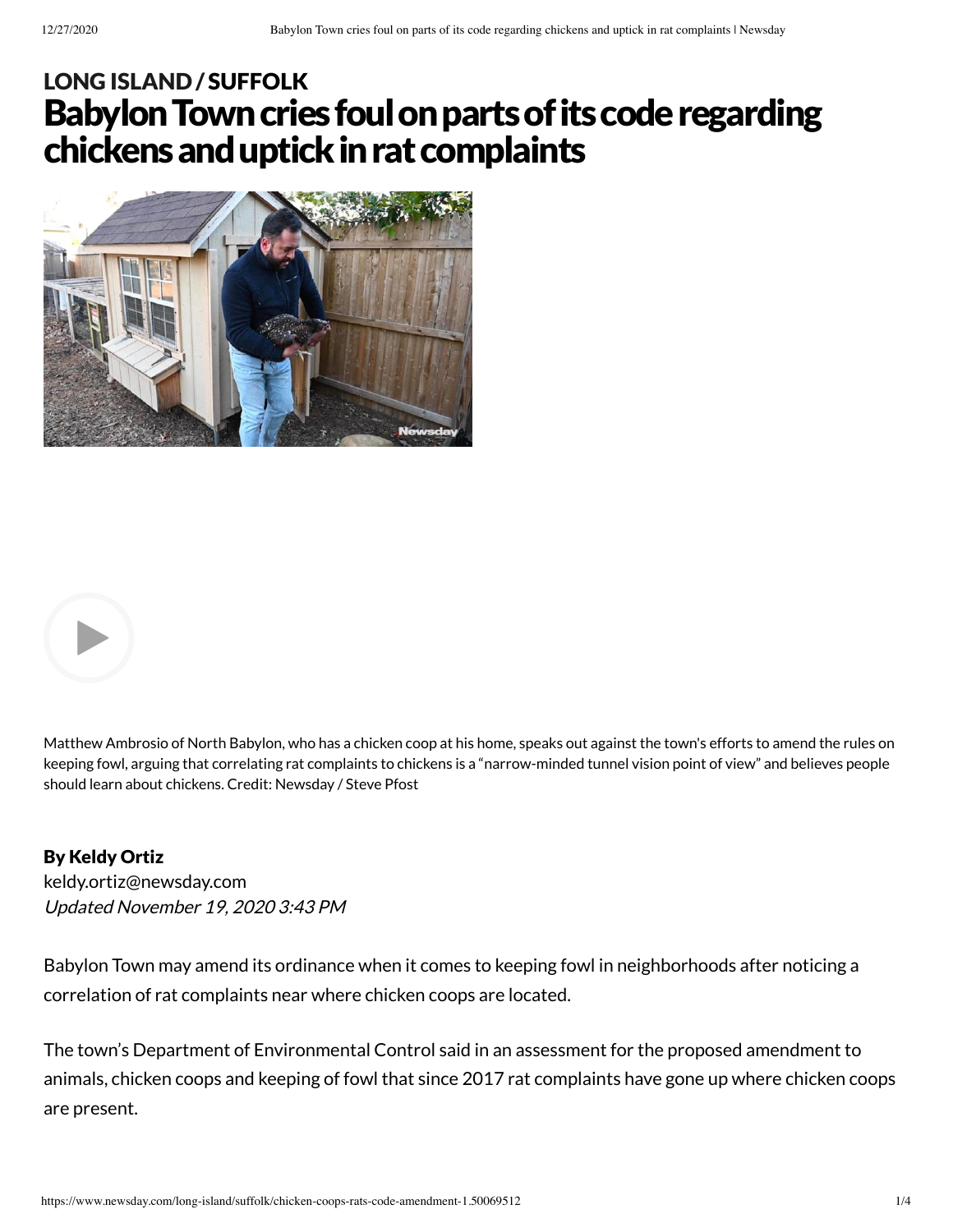Recommendations for the amended ordinance include keeping pens, coops or structures that house fowl cleaned once a day; removing feeders or securing them with a cover at dusk; and removing all eggs at dusk.

Town Supervisor Rich Schaffer said a final proposal for the code would likely be released in January for the town board to consider and schedule a public hearing later that month or in February. Schaffer said the DEC's assessment report, released in October to the public, came after the town received more complaints of rats and he wanted to determine whether there was a possible connection to residents' chicken coops.

"I'm listening to both sides, all sides and trying to make as best a decision as possible for everybody's quality of life, both [for] the chicken owners as well as those who don't want them, as well as those who just have no interest in it at all," Schaffer said.

Schaffer said though some chicken owners may not be as clean as others, a change to the original 100-foot setback of a chicken coop would be made "if somebody shows us how that can be done differently, and safely and respond to the other concerns."

Currently, no one can keep more than 30 fowl or fish if such building, yard or enclosure is within 200 feet of any residential property.

## Sign up for The Classroom newsletter.

The pandemic has changed education on Long Island. Find out how.

Email address

Sign up

By clicking Sign up, you agree to our [privacy](https://www.newsday.com/privacy) policy.

well before the coronavirus pandemic started in the spring.

"Thankfully, we have not yet seen a mass closing of restaurants in the town, thus the claim that the rodents' food source has been eliminated is not valid," Schaefer said.

Residents, however, dispute the conclusions made linking rat complaints and chickens.

Matthew Ambrosio, 39, of North Babylon, said correlating rat complaints to chickens is a "narrow-minded tunnel vision point of view" and believes people need to get educated on chickens.

According to the DEC's report, most complaints relating to chicken coop and rodent infestations were not linked to sites within 300 feet of a major roadway that would typically feature restaurants due to town zoning requirements, town spokesman Dan Schaefer said. The complaints began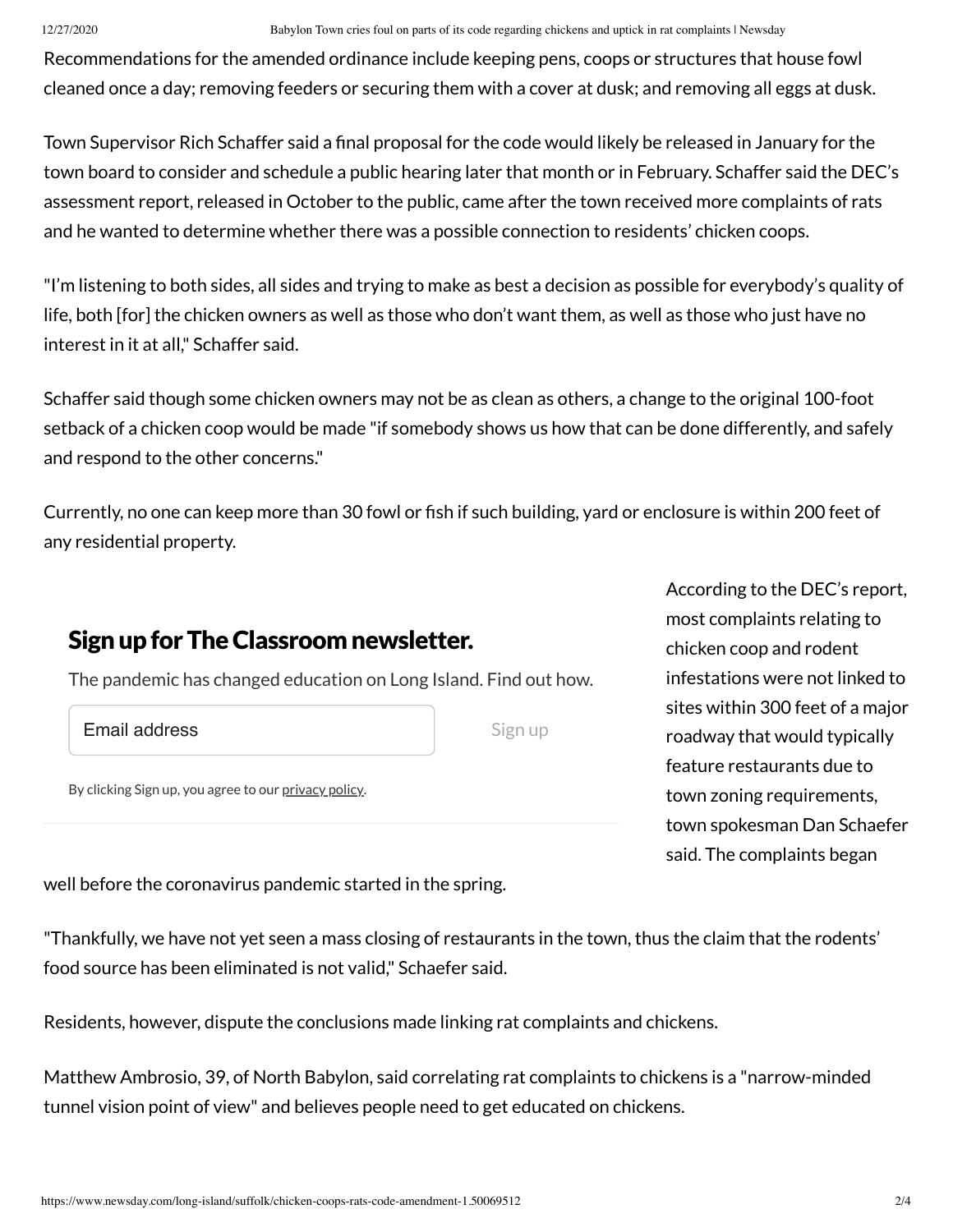"You have to understand what attracts rats," said Ambrosio, who owns chickens and uses the eggs as food in addition to donating them to others."I challenge naysayers of backyard chickens to educate themselves before assuming an opposing viewpoint."

Karin Capellan, 33, of West Babylon, said she was disappointed upon receiving the assessment because "rats can come from anything." Capellan, who refers to her [chickens](https://www.newsday.com/long-island/suffolk/chickens-backyard-amendment-violation-notice-1.33721467) as her "ladies," spoke during a Nov. 5 town board meeting about the code.

"Realistically speaking, we don't have that type of space," Capellan said about the 100-foot setback.

Other Long Island municipalities have different restrictions when it comes to keeping fowl.

Islip Town's code requires a 10-foot setback from side and rear yards. In Hempstead Town, some animals including fowl are not permitted.

John Di Leonardo, president of Long Island Orchestrating for Nature, an animal advocacy group, spoke in favor of the restrictions during a public session of the Nov. 5 meeting.

"It's a privilege to be able to care for a chicken or a duck," he said."But allowing just loosening of the law to please a few people [can] cause a big mess for NGOs [nongovernmental organizations] and for the town and neighbors."

### FOR THE BIRDS

When it comes to keeping fowl, Babylon Town's Department of Environmental Control recommends:

- Maintaining a 100-foot setback
- Fowl be confined to property at all times
- Food and fresh water be provided daily, even during freezing temperatures

By Keldy Ortiz [keldy.ortiz@newsday.com](mailto:keldy.ortiz@newsday.com?subject=Babylon%20Town%20cries%20foul%20on%20parts%20of%20its%20code%20regarding%20chickens%20and%20uptick%20in%20rat%20complaints&body=Babylon%20Town%20may%20amend%20its%20ordinance%20when%20it%20comes%20to%20keeping%20fowl%20in%20neighborhoods%20after%20noticing%20a%20correlation%20of%20rat%20complaints%20near%20where%20chicken%20coops%20are%20located.%20The%20town%E2%80%99s%20Department%20of%20Enviro%0D%0Ahttps://www.newsday.com/long-island/suffolk/chicken-coops-rats-code-amendment-1.50069512)

**SPONSORED CONTENT**

# [Fresher,](https://bttrack.com/Click/Native?data=AFVDvnQNZuQBoKGgyskHG809yfQKJqx7ImJtZCI6eyJjdCI6MywiYnQiOjIsInJzIjowLjYzLCJuYyI6MC45MjU0MzE4NTczNjYzOTYwOTE1MzI4NTUwOTk5LCJpYyI6dHJ1ZSwiaWYiOjAuMjk4NzAwLCJpcyI6ZmFsc2UsImlhIjowLjAsInVzY2MiOjEuMCwiZmN0aSI6MX0sIlR5cGUiOiJOYXRpdmUiLCJQYWdlIjoiaHR0cDovL3d3dy5uZXdzZGF5LmNvbS9sb25nLWlzbGFuZC9zdWZmb2xrL2NoaWNrZW4tY29vcHMtcmF0cy1jb2RlLWFtZW5kbWVudC0xLjUwMDY5NTEyIiwiaXYiOmZhbHNlLCJ0cyI6IjIwMjAtMTItMjdUMDA6MDk6MjUuNjA4Mzk0Mi0wNTowMCIsImNldCI6MSwiYXRpIjoxLCJjbyI6ImE4MWMxOWUxLTJmMjUtNGE5OS04NTA0LTMzZjg2MGJlNzg5ZCIsImlpIjoiMDIzNmVhYTQtM2VlOS00NTEyLTkyNzAtOGQwMmMxZGY5ZTE4IiwiZ2wiOiJmYzZjOGU4YS1kMzk1LTQ5MWMtYWVhNC1hM2E5NDE3ZGY3OTAiLCJpbXUiOmZhbHNlLCJpbyI6MzIzNDIsImNhIjo3MzY5MCwiY3IiOjgwMDg4NSwibGlpIjoyNDAyNzAsImJyaSI6NDM4NDIwLCJjYiI6MjU2MzAsInB1aSI6Mjg2ODU3NywicG4iOiJOZXdzZGF5IiwicHAiOjEzMDksInB0IjowLCJwbCI6MTc4MzQxNjQ1Mywic2kiOjQ4MDU3Nzk0LCJzdGkiOjEsImRpIjozNzMzNSwidXQiOjE2MDkwNDU3NjU2MDIsInB0aSI6MiwiYWRpIjoxLCJjcHRpIjoxLCJtY2hyYyI6WzE5OF0sIm1jeHJjIjpbXSwiaWlhc2UiOmZhbHNlLCJpZ2RwciI6ZmFsc2UsImFpIjp7InRkaWQiOiI3NWE2NjZjZC0wNmQzLTQ5MDUtYjkzOC0wMTQ2ODczZTY4MDMifSwiY2MiOiJ1cyIsInBzdCI6IjExMDAxIiwiY3R5Ijo1MDg2fQ2) longer.